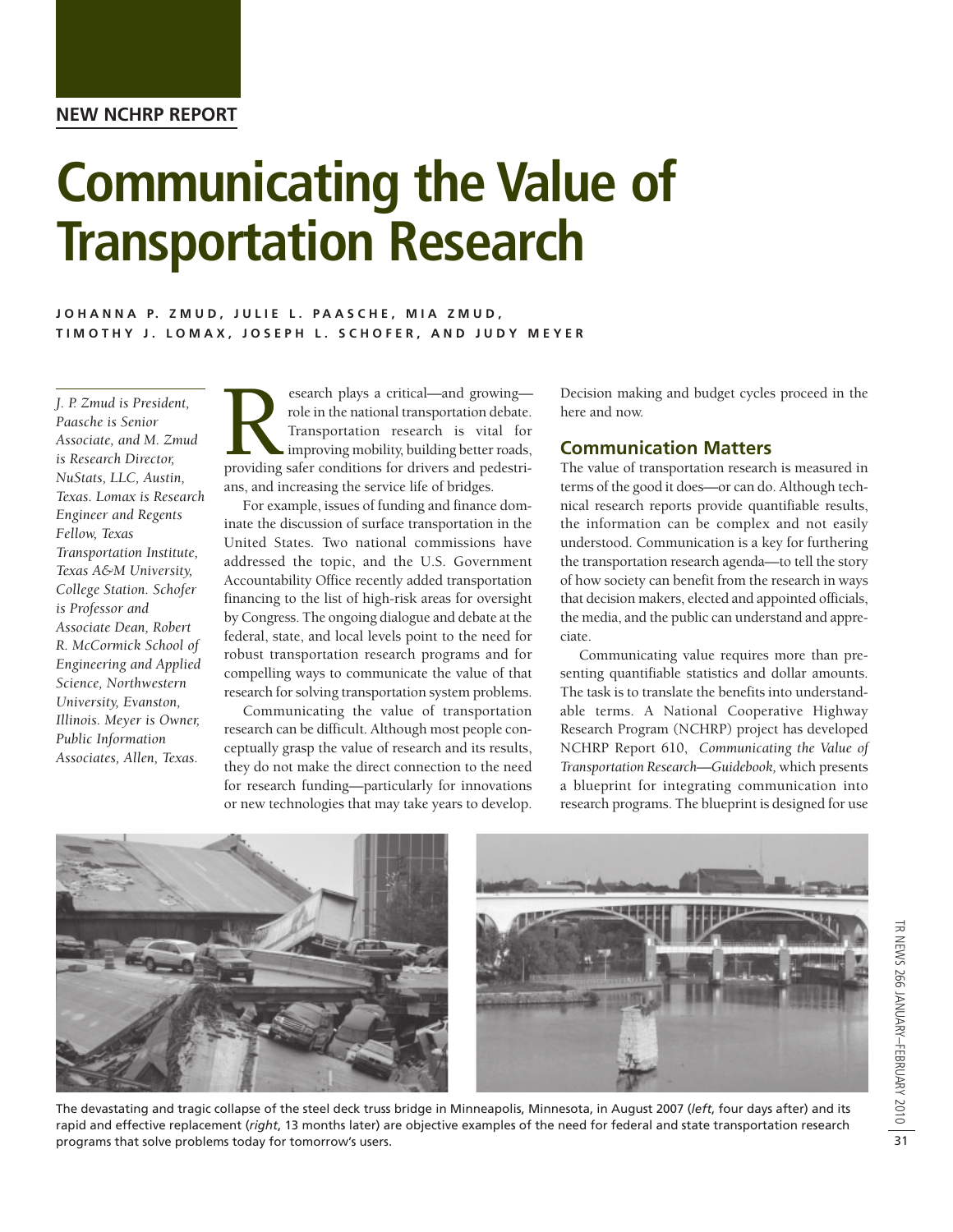FIGURE 1 Elements of the communication process.



by state and federal transportation officials, research managers, and others in the transportation research community (see sidebar, below).

The guide contains practical advice on how to communicate the results and the return on invest-

## **How the Guidebook Is Organized**

**E**xtensive research and examination of best practices in communication, within and outside of the transportation community, informed NCHRP Report 610, *Communicating the Value of Transportation Research—Guidebook*. The research assembled practical tips, a model process, case studies, and examples of good communication methods that all transportation researchers can use. The guide is organized into four chapters and two appendixes to explain the process:

**Chapter 1: Signs of Good Communication Practices** presents seven indicators drawn from best practices inside and outside of the transportation community.

**Chapter 2: The Communication Process** explores the key steps for planning, talking about, writing, and creating the context, strategy, and content, and choosing the appropriate channels—media and contacts—and style.

**Chapter 3: Planning and Evaluating Your Research Communication** presents ways to understand how target audiences will hear the message.

32<br>
Sents ways to understand how target audiences will hear the message.<br>
Chapter 4: Putting It All Together: Communicating to Specific Audi-<br>  $\frac{32}{2}$ <br>  $\frac{32}{2}$ <br>
ences provides examples of how to communicate with aud **Chapter 4: Putting It All Together: Communicating to Specific Audiences** provides examples of how to communicate with audiences that matter: research peers, transportation policy and program officials, legislative leaders and staff, the news media, and the public.

**Appendix 1: Transportation Case Studies** illustrates good communication practices though experiences from seven transportation research projects.

**Appendix 2: Nontransportation Best Practices** summarizes the approaches of four organizations that have excelled in communicating the value of research.

ment from research programs to diverse audiences including Congress, state lawmakers, and other decision makers. The approach highlights the importance of integrating communication from the onset of research planning—during the proposal stage, when key communication objectives can be established. The guidance is based on an empirical examination of communication efforts to promote federal and state investments in various transportation research programs.

Decision makers assess the value of transportation research in terms of the perceived worth of the expected outcomes. A skillfully applied communication process markets that value effectively. Successful communication links researchers and results with their intended audiences by strengthening and channeling the flow of information throughout the research process. The elements of the communication process can be represented as a funnel (see Figure 1, this page).

## **Getting Started: Five Steps**

The communication process funnel demonstrates that communicating the value of research is a multilayer challenge. The upper layers of context, strategy, and content—representing what to say are as important for focus as the lower layers of communication channels and style—representing how to say it.

## *1. Context*

The context in which communication takes place including the problem to be addressed by the proposed research—influences communication strategy, content, channels, and style. Communication takes into account historical, social, political, and cultural considerations in responding to a particular situation. For example, transportation research programs that originate in legislation often raise issues about public visibility and about trade-offs with other programs that perhaps are more popular. Learning what the audience deems politically, publicly, and technically acceptable is critical.

#### *2. Strategy*

Strategies for communicating value depend on an ability to understand the audience and the purpose of the message. The goal is to influence perceptions of value; therefore the strategy must begin with a clear understanding of the people to be influenced and their priority concerns—also called their value profiles. A value profile identifies the criteria the audience will use to evaluate the exchange of information—how the target audience determines,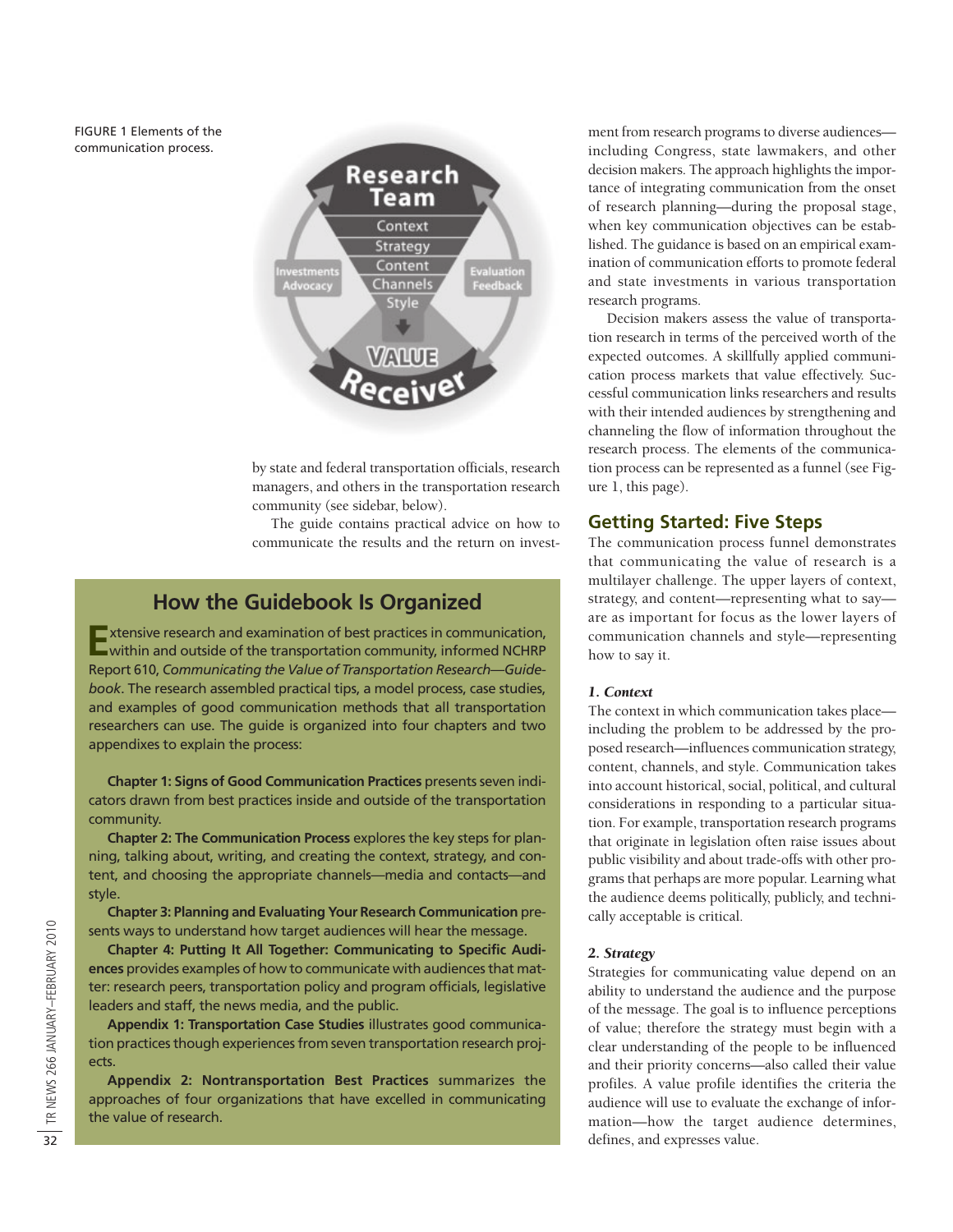

Effective research programs often recruit communications professionals to assist in conveying the value of research.

#### *3. Content*

The content of the message depends on the context and the strategy. Selecting accurate and appropriate content is critical. If the content is inappropriate, the audience is likely to dismiss the communication; if the content is too complex, the audience will disregard it; if the content is inaccurate, the communication loses credibility. Determining the appropriateness of the content involves considering the target audience, its values, and the action to be advocated.

#### *4. Channels*

Communication channels are the modes or pathways through which the content is delivered. There are four basic channels: printed or published materials; oral channels—that is, personal contacts; broadcast media, such as radio, television, and videos; and the Internet and other computer-based modes. Some channels are well-suited for particular contexts or audiences—choosing the appropriate channel for the message and the audience is a key tactical decision.

#### *5. Style*

Style is the packaging of the communication, serving as the physical wrapping or features that distinguish one communication activity from another. The most visible aspects of packaging—the physical features such as design, layout, color, and typeface—may affect the perception of value. The thickness of a report, the arrangement of images and text on a website, the folder for presenting fact sheets—the physical packaging immediately influences every encounter between a member of the audience and the transportation research advocate. Packaging also is an important consideration for oral or face-to-face communication. Speakers who lack good communication skills have difficulty reaching the target audience and influencing perceptions.

Communication is continuous. Advocating support for a single research project or program usually takes an extended period. Within this time frame, opportunities arise to learn, adapt, and improve. The effort or approach calls for continuous reassessment of the context, as well as of the strategy, content, channels, and style*.*

## **Signs of Good Practice**

The guidebook examines best practices in communicating the value of research by reviewing successful research projects and programs inside and outside the transportation community. Several characteristic objectives emerged among the most effective efforts:

u **Involve communications professionals**. Tailor the communication to the audience, the message content, and the channel of communication.

◆ Understand the audience. Identify the target audience and research its characteristics and interests.

u **Demonstrate a tangible benefit.** Connect the audience to a tangible benefit. What does the target audience value? How does the target audience express those values?

◆ Recognize that timing is relevant. Understand the current mood and concerns of the audience or constituents.

◆ Build coalitions. Enlist the support of credible and effective champions and allies.

◆ Build two-way relationships. Give and gather information.

◆ Tailor the packaging. Produce packaging that is appropriate to the purpose and to the audience in design, layout, and color.



NCHRP Report 610, *Communicating the Value of Transportation Research—Guidebook*, is available from the TRB online bookstore, www.trb.org/bookstore; to view the book online, go to http://onlinepubs. trb.org/onlinepubs/nchrp/ nchrp\_rpt\_610.pdf. The contractor's final report on the research associated with NCHRP Project 20-78, which produced the guidebook, was published as Web-Only Document 131, http://onlinepubs.trb. org/onlinepubs/nchrp/ nchrp\_w131.pdf.



One of the projects highlighted in NCHRP Report 610 is the preservation of the historic Hawthorne Street Bridge in Covington, Virginia, by Virginia DOT and the Virginia Transportation Research Council.